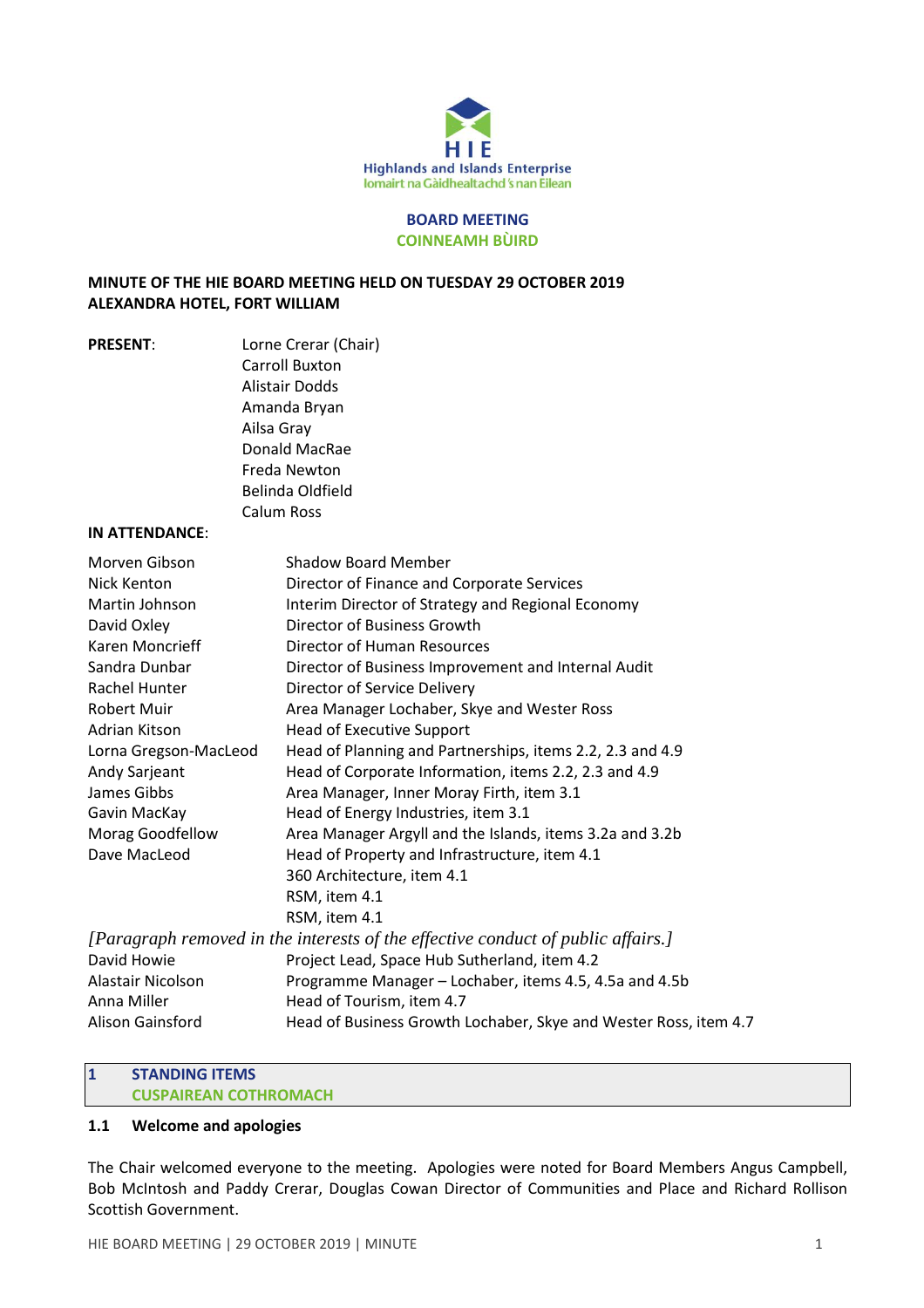# **1.2 Declarations of interest**

It was noted that Rachel Hunter (Director of Service Delivery) is conflicted in relation to Space Hub Sutherland and will leave the room when this item is discussed.

It was also noted that Board member Belinda Oldfield has a related party interest with regards to Mott MacDonald who have been undertaking the peer review on the Cairngorm funicular railway, it was agreed that there was no conflict of interest.

Amanda Bryan has a direct interest in Crown Estates which relates to Nigg, it was agreed that there was no conflict of interest.

# **1.3 Minute of Board meeting held on 03 September 2019**

The minute was approved with an amendment to item 1.3a – Correction to Board Minute of 12 February 2019, the agreed amended paragraph to the minute is to be included and to item 4.2 – Space Hub Sutherland where two amendments were agreed with Board Member Ailsa Gray.

# **1.4 Matters arising from the minutes and Action Grid**

There were no matters arising from the minute that were not covered in the agenda items for the meeting.

# **1.5 Chair and Chief Executive update – December 2019**

The Interim Chief Executive reported that construction work hasresumed on the North bridge over the railway between Inverness Campus and the Retail Park following conclusion of an agreement between HIE, Network Rail and the Highland Council. The bridge, for walkers, cyclists and buses, is expected to open in spring 2020. A lessons learned exercise is to be undertaken on 01 November 2019 from which an update will be provided to the Board at the December meeting.

Morag Goodfellow has been appointed as the Area Manager for Argyll and the vacancy for the Area Manager for Moray has been advertised with a high level of interest shown.

Asrecommended by Audit Scotland a review has been undertaken of in-house resourcesfor the Finance Team. An appointment has been made to the graduate post and a new post at qualified accountant level will be advertised in early December.

Significant issues were noted in relation to CS Wind and Campbeltown Creamery. The Argyll area team continues to engage with the companies and in relation to CS Wind, the team has been working with the Scottish Government Energy team.

HIE presented oral evidence to two sessions of the Economy, Energy and Fair Work Committee. On 10 September, Rachel Hunter and Lorna Gregson-MacLeod answered questions on Regional Selective Assistance and other funding for business growth. On 24 September, Carroll Buxton, Nick Kenton and Sandra Dunbar assisted the committee with their pre-budget scrutiny.

The Interim Chief Executive also attended an Accountable Officer training event.

It was noted that the all staff event had received positive feedback and thanks were given to Board Member Alistair Dodds and Shadow Board Member Morven Gibson for participating in the event. Feedback will be shared with the Board.

The Chair provided an update noting the significant issues in relation to CS Wind and this being important for Machrihanish and a big issue for Argyll along with the issues for Campbeltown Creamery.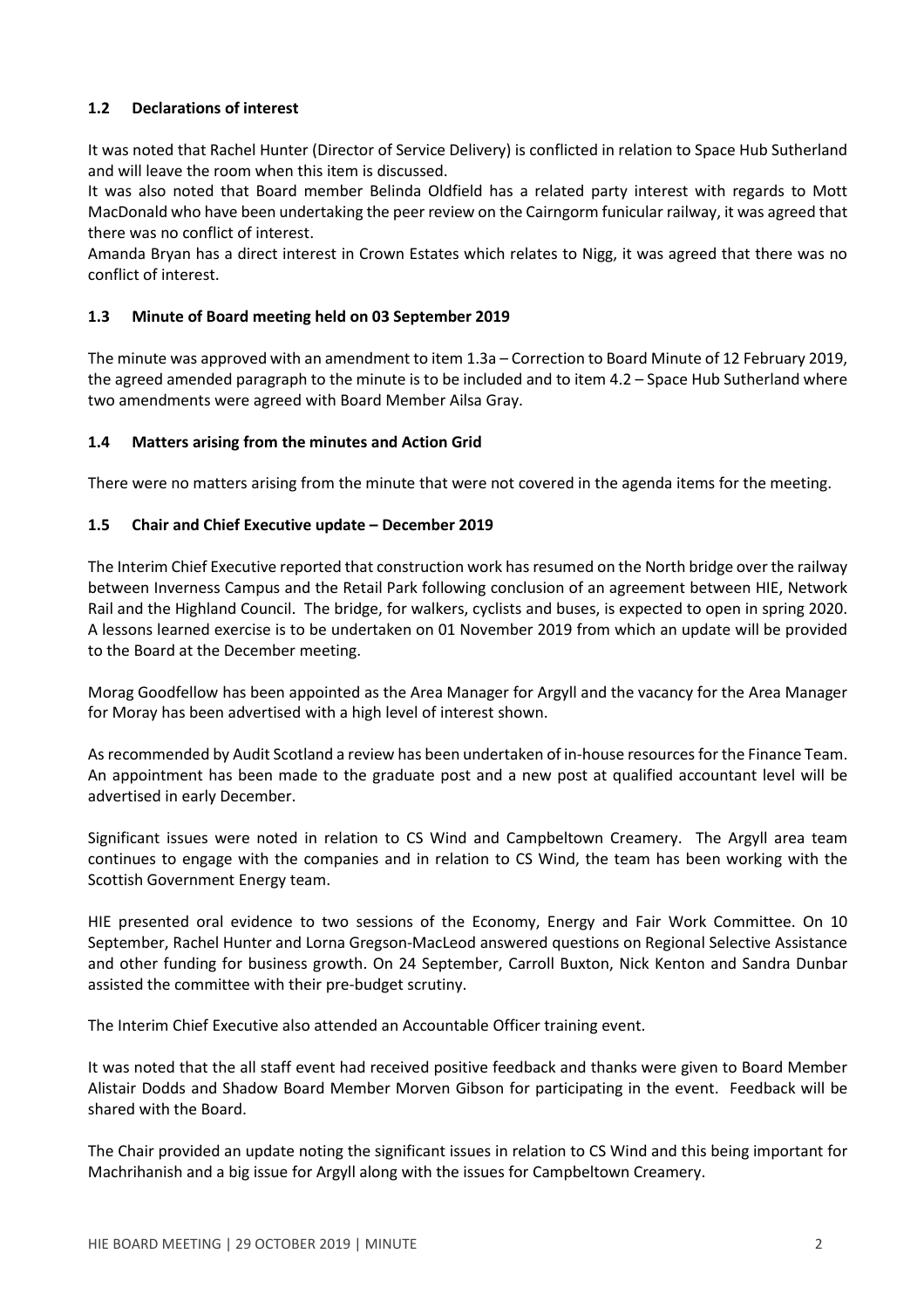The Chair attended a Banking and Economy forum which covered "the role of Banks in the event of a Hard Brexit" Banks reported that in the period between 2008 to 2010 their balance sheets were weak, precipitating the financial crisis, and consequently they were not in a position to respond positively to business affected by the economic downturn. They currently have strong balance sheets and are much more prepared to support businesses through Brexit-related challenges and should be the first port of call for businesses seeking financial support.

There had been a meeting of the Strategic Board in Glasgow. The Chair met with Lord Smith and a meeting of the five Chairs is taking place on 28 November, the purpose of which is to ensure clear purpose and to collaborate and work better together. Lorne Crerar will Chair the first meeting. The HIE Interim Chief Executive will also Chair a meeting of the Chief Executive Officers.

The Chair had been a speaker at the Rural Enterprise Futures Conference noting that the term "rural" is widely used to refer to agriculture and land based industries but the rural economy is much wider. HIE should have prominence in rural strategy and needs.

The huge ongoing effort into both Cairngorm and Space was noted.

### **2 RESOURCES AND GOVERNANCE GOIREASAN IS RIAGHLACHAS**

### **2.1 Financial Statement**

The Director of Finance and Corporate Services presented a paper summarising the financial position for the six months of the financial year to 30th September 2019.

He noted a reasonably comfortable position with regard to capital, spend at the mid-point in the financial year has continued to slow. The opening capital budget agreed by the Board included a negative reserve of £10.2m, this will be eradicated during the year as slippage occurs and budgets are reduced accordingly. The negative reserve has now been reduced to almost £4.5m.

The revenue position is more complex with over commitment of £2.9m and there is little room to manage risks which are:

**1) Cairngorm** – Scottish Government (SG) has confirmed £2.5m revenue budget to cover CMSL operating costs in 2019/20. With the exception of the £2.5m for operating costs, the costs committed for Cairngorm are proceeding at risk until further funding is confirmed; **2) Centre for Health Science (CfHS)** – The sale is now complete and the purchase price included a profit on disposal that goes to Revenue receipts, which in effect mitigates the loss of rental income albeit for one year only; **3) Space Hub Sutherland (SHS)** – The HIE Board will make a decision in the near future whether to continue the project in its current form. If the project does not continue at all, then expenditure charged to capital will have to be moved to revenue which will create a revenue pressure; **4) EU Funding** – There is a risk of unfunded pressure if claims are rejected – the Director felt the risk was in the region of £0.3m but this was an estimate; *[Sentence removed in the interests of the effective conduct of public affairs.]*

# *[Paragraph removed in the interests of the effective conduct of public affairs.]*

The Board also asked if the discretionary revenue overcommitment was encouraging appropriate decision making and highlighting the need to look at this to ensure that overcommitment is not detrimental.

# **2.2 Corporate and Performance Report – half year review**

# **2.3 Update on Performance**

*Lorna Gregson-MacLeod and Andy Sarjeant joined the meeting for items 2.2, 2.3 and 4.9.*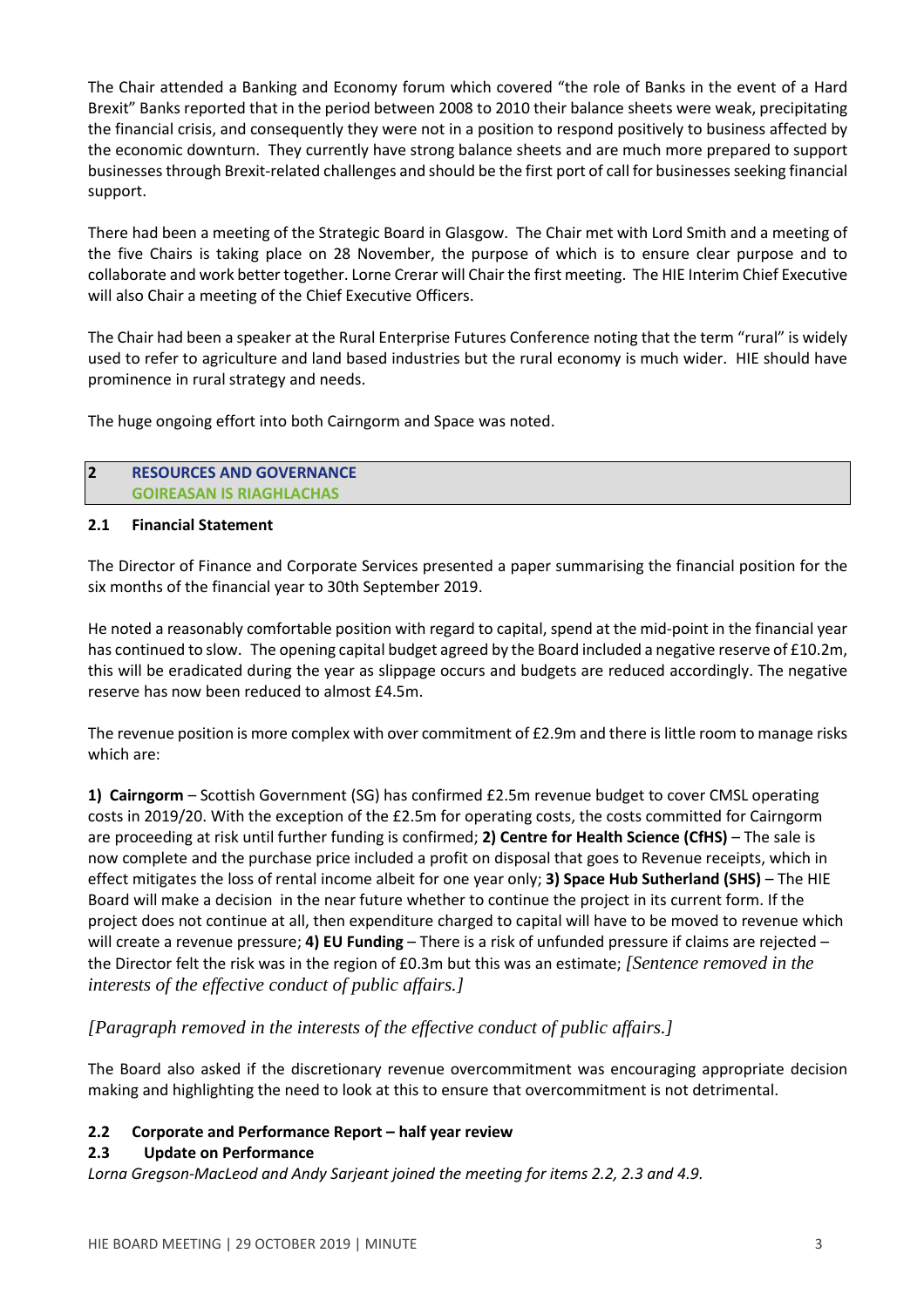Items 2.2 and 2.3 are covered together.

The Head of Planning and Partnerships and the Head of Corporate Information delivered a presentation highlighting the out-turns achieved by HIE in the period 1 April – 30 September 2019. Noting that the new report format is based around the structure of HIE's Operating Plan for 2019/20 but importantly includes reference not only to progress made, but challenges faced, and lessonslearned. These changes are in response to comments made by the HIE Board following the End Year Review 2018/19.

Significant progress has been made in the first six months of the year in terms of performance against key measures, wider delivery across the region and in relation to national collaboration with our Enterprise and Skills partner agencies. Set against the climate of economic and political uncertainty, creating successful growth businesses and identifying opportunities to accelerate growth and scale business activity across the region remains a key priority.

It was noted that HIE has responded to the increased focus on net zero and are working towards a policy to support this important agenda across the various strands of our activity. Addressing climate change is high on the agenda along with fair work practices. Uncertainty surrounding Brexit is an issue and has resulted in some business plans and investment decisions being postponed.

Most measures were on track including some new measures introduced to align with Scottish Enterprise (SE). These new measures are being piloted along with HIE specific measures using data from our ladders frameworks – some further staff training/guidance is required to ensure accurate recording.

The Board welcomed the presentation and discussed in detail. Asked if the Strategic Board alignment had any impacts for HIE, it was noted that a revised methodology (to enable consistent reporting with Scottish Enterprise when required), results in a major increase in outputs and it was agreed that maintaining the original methodology for both target setting and for trend analysis was important. By piloting the new measures, it would inform target setting for next year and provide a better understanding of any refinements and guidance training required.

The Board asked why investment was down to 5% from 13% in fragile areas, it was noted that with Brexit uncertainty, it is taking longer to get projects which are ready to proceed in fragile areas which had led to the drop. HIE will be trying to increase investment in the second half of the year. Pipeline is strong so targets should be achieved.

It was noted that it could be more challenging going forward, EU funds have provided infrastructure, pro-active support and facilitation. HIE will need to be mindful of any changes and the need for the HIE role to change.

The presentation will be circulated to the Board via Boardbooks.

# **2.4 Risk Register**

The Director of Business Improvement and Internal Audit provided a brief update outlining that the HIE Leadership Team had a strategic session in September 2019 at which the corporate risks were reviewed. Senior managers then met in October and discussed organisation, business improvement opportunities and risk.

The Business Improvement Manager has undertaken a review of HIE risk management processes against external best practice and presented results to the HIE Leadership Team. These findings will be presented to the Risk and Assurance Committee with whom there is a scheduled development session in November and used to update the risk management processes.

All key risks remain but have been refreshed with the addition of Inverness Campus – North Bridge and People, resource, delivery and approach.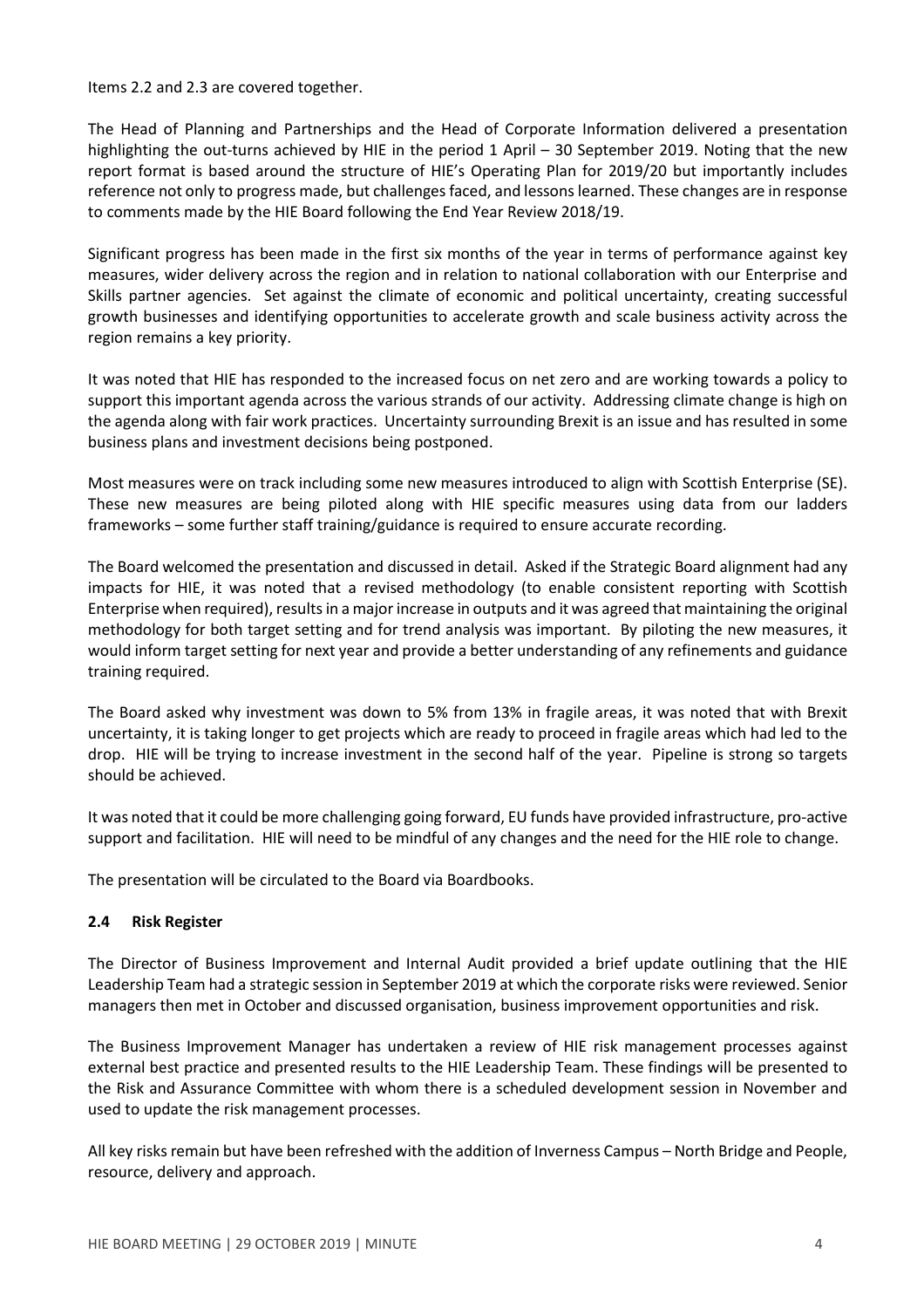The Board noted that they were content with the register.

### **3 INVESTMENT DECISIONS CO-DHÙNAIDHEAN AIRGEAD-TASGAIDH**

#### **3.1 Development of Offshore Wind Supply Chain at Nigg Energy Park Stage 1 – The East Quay** *James Gibbs and Gavin MacKay joined the meeting.*

The Area Manager for Inner Moray Firth and the Head of Energy Industries presented a paper recommending HIE grant funding of up to £8.3M to GEG (Holdings) Limited (GEG) to develop the East Quay at Nigg Energy Park.

GEG is one of Scotland's leading energy service and contracting companies, offering a range of services from niche to turn-key solutions for the oil and gas, nuclear and renewable sectors. Nigg Energy Park (NEP) which is owned by GEG is the largest port facility in the Moray Firth offering the largest dry dock facility in Europe and over 900 meters of deep-water quayside. In addition to carrying out major capex projects, inspection, repair and maintenance (IRM) works and mobilising construction vessels for oil and gas, it has become an established hub to support the renewables industry.

The growth opportunities presented by the renewables sector are the main driver for the development of the East Quay. NEP was the first port in Scotland to successfully conduct marshalling activities for an offshore wind project with the ongoing Beatrice Development, during which time they have seen demand for quayside space exceed current infrastructure capabilities. GEG's reputation in renewables was significantly enhanced by its performance of the Beatrice contract. GEG therefore propose to build new infrastructure of 225 metres of additional quayside and adjacent laydown area at the eastern edge of NEP.

The total cost has been established at £18.9M. Staff are proposing a contribution from the public sector, through HIE, subject to the confirmation of additional funding being made available from Scottish Government, of up to a maximum of £8.3m, under GBER Article 56B (subject to final costs and compliance checks). This is 44% of the total costs and 92% of the maximum aid permitted under GBER. Scottish government have been provided with detailed spend profiles over the next 2 financial years. Staff note, securing Scottish Government funding will be extremely challenging due the tight fiscal environment and HIE staff/directors continue to liaise with Scottish Government Energy and HIE Sponsor Teams. Staff have asked GEG to explore arrangements for payment in the financial year 2021/22 (April) and indications are that bridge financing from GEG's bank may possibly be available on the basis of approval of future funding from HIE. However, discussions are at a very early stage.

GEG's rationale for additional quayside is to 1) Allow greater participation in renewables assembly, being able to carry out both the foundation stage and the Wind Turbine Generator (WTG) scope (marshalling, assembly and load out) for a project: currently it can only accommodate one or other, and; 2) Facilitate better use of the whole Nigg Yard for oil and gas and renewables as the current layout and capacity prevents further large-scale use of the yard, which would interfere in current operations and effectiveness of the site.

Whilst this project is only concerned with the East Quay, the funding requirements and benefits of the next stage should be acknowledged. GEG anticipate having to raise a minimum of £7.65M from private sources to meet the costs of the factory. The quay and factory create the ecosystem required to attract and support growth of both indigenous businesses and those locating from out with Scotland/UK. It is expected that HIE funding at this stage is key to realising around £10M - £12M of foreign direct investment through the attraction of Haizea (international market leaders in offshore wind) group to NEP. This in turn positions the Cromarty Firth as an Integrated Manufacturing Hub for UK, driving up the region's competitivenessin this growing global market and could create up to 200 jobs at Nigg.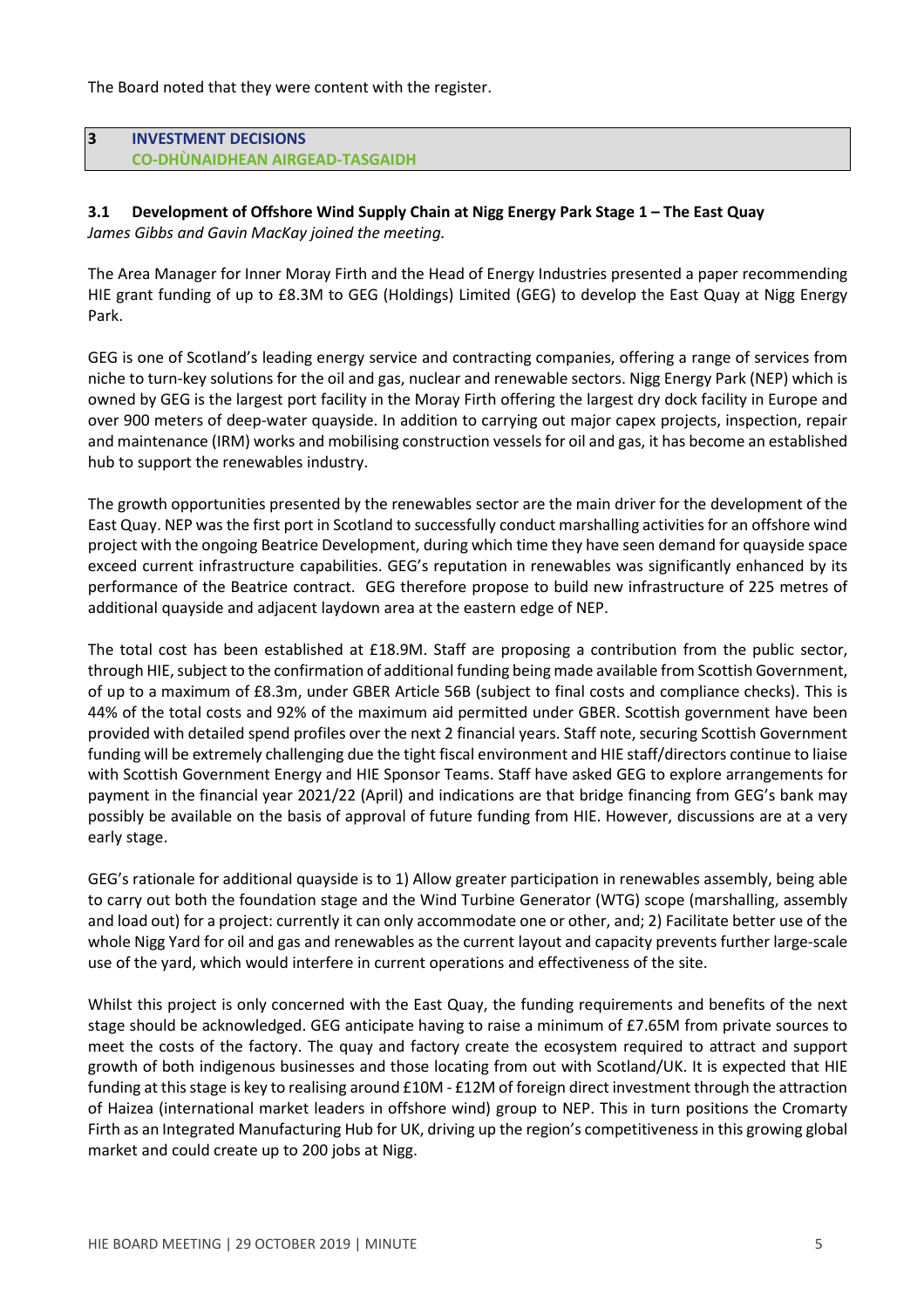The Board discussed this project in great detail asking if the current court case (noting the appeal) could be an issue. The Director of Business Improvement and Internal Audit confirmed that appropriate legal advice had been taken on this project and lessons learned have been built in and HIE is confident that all has been done to meet state aid requirements. The Area Manager also noted that conditions attached to the offer would include appropriate requirements relating to ongoing compliance.

The Board also asked how, if funding was able to be secured, spend would be monitored to ensure that all expenditure was related to the funding approved. The Area Manager confirmed that payments would be made on a staged basis and would be processed on the basis of claims for receipted expenditure which would be checked prior to payments being authorised.

The Board questioned the level of funding requested and the ability for the company to invest more. It was noted that for the company, acquisition was core to its business and that much equipment is purchased for Nigg and there is a need for sufficient headroom to be maintained to allow further investment.

The Board also asked whether the obligation period could be extended from 5 years to 10 years with provision built in for clawback of funding in the event of exceptional profits.

The Board were supportive of the project subject to affordability, which would require additional funding becoming available from Scottish Government, and also to some modifications to the legal agreement such as a proposed extension of the obligation period to 10 years with provision built in for clawback of funding in the event of exceptional profits. While HIE continues to explore options for securing funding, further information should be requested to understand GEG's ability to secure a bridging facility which would enable grant funding to be made available in future years.

*James Gibbs and Gavin MacKay left the meeting.*

# **3.2 European Marine Science Park (EMSP)**

*Morag Goodfellow joined the meeting to present two papers to the Board.*

# **3.2a Phase 1 Construction**

The Area Manager for Argyll presented a project amendment paper seeking to close the existing project at this stage as no further ERDF funding can be claimed as the programme is now closed. In August 2010 HIE Board approved a total of £7.5m for the construction of Phase 1 of the European Marine Science Park. This approval included £4.5M GIA and £3M ERDF, which was available to the eligible costs of the project at that time. Subsequently the award of a construction contract to Robertson Construction Northern Ltd (RCNL) was approved by Leadership Team (LT) in October 2011 for a contract value of £5,887,000. Within the approval of the contract, LT requested that any spend towards fit-out of the development would first require their approval. To date, the spend on the approval is £6,954,213. This has enabled fit-outs of the entire first floor, which has seven separate suites. This leaves a balance of approval totalling £545,787, of which £519,152 relates to ERDF funding no longer available to the project.

The remaining works required to undertake the final fit out of the ground floor will be brought forward as a separate appraisal project. The proposed separate appraisal paper to be brought to LT would enable the fitout of the ground floor, Malin House where there is current interest from prospective tenants. Torrance Partnership have provided cost indications which would see this element delivered for approximately £1m, which is almost £500k over the original cost estimate for completing the fit-out. This increase in cost is reflective of the increase in the cost of fit-out over the previous 9 years since this project was originally approved. This is also in line with other similar style fit-outs that have been undertaken recently such as the ground floor of Solasta House, Inverness Campus, with 1000 square metres costing c.£1.3m.

The Board approved the project amendment to close the current project.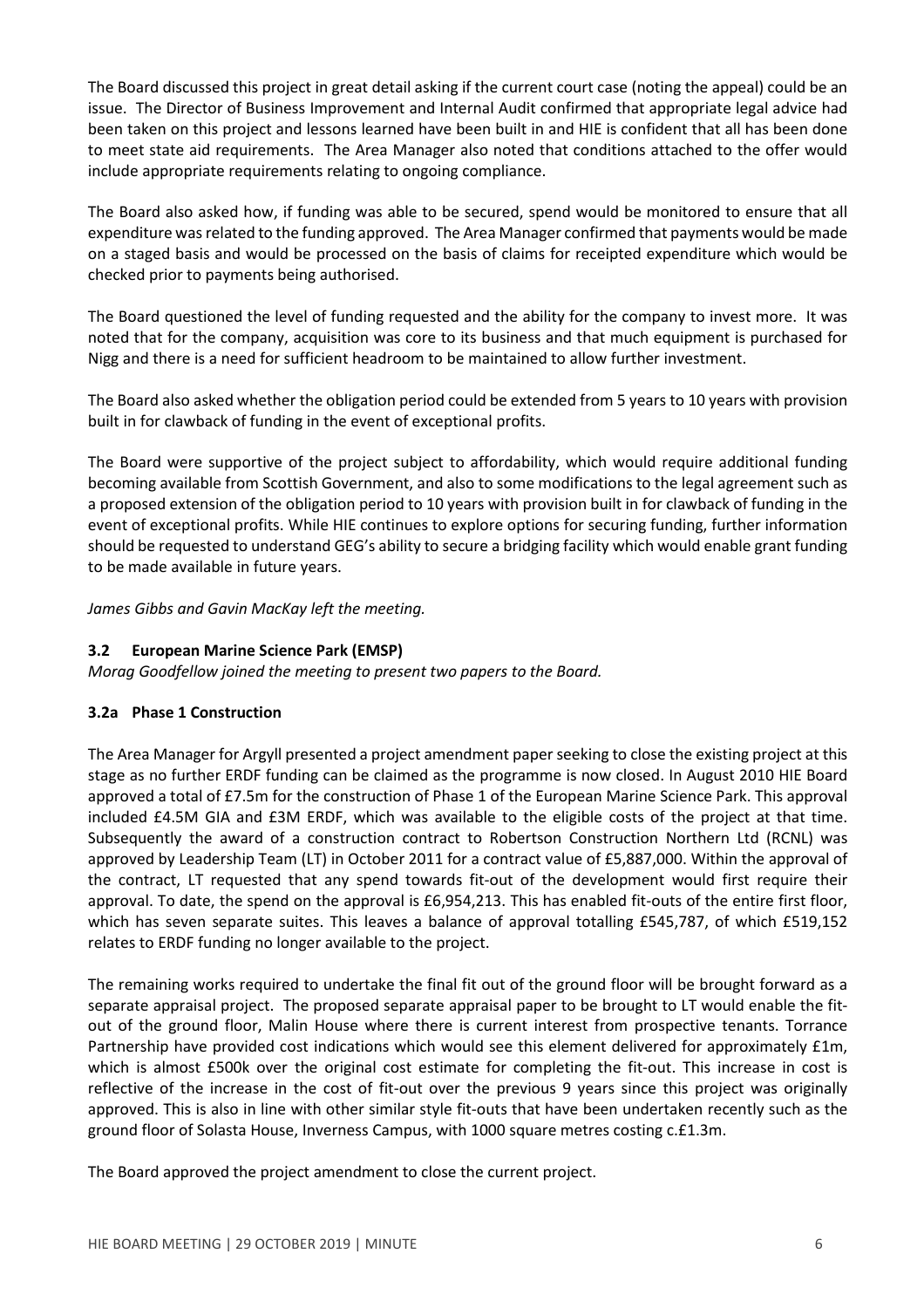### **3.2b Phase 2**

The Area Manager for Argyll presented an informal paper is to provide an update to HIE Board on the progress of development at the European Marine Science Park. Phase 2 of the Park which was approved by the HIE Board in December 2018. This approval was subject to 50% of the necessary funding being sought from ERDF. This ERDF funding application has been unsuccessful which is a disappointing outcome, however the project team has re-assessed the deliverables and a phased approach is now proposed which takes into account new opportunities that have arisen since December 2018.

In moving forward, a phased approach is proposed, with access road improvements and enhanced site infrastructure works forming a re-defined Phase 2 project. This will provide development plots which can be developed in the future and/or marketed accordingly.

The access road improvements and enhanced site infrastructure works are essential prior to any additional development taking place and are a condition of the existing outline planning approval for the site.

The design works for the Phase 2 project are well underway with a planning application for road, infrastructure and Phase 2 build to be submitted in early November. Obtaining a detailed planning consent for the Phase 2 building will provide certainty for future phases of development, as well as the opportunity to market a "shovel-ready" development for potential occupiers and inward investors.

A formal detailed project amendment paper for Phase 2 will be presented to the HIE Board in due course.

The Board noted the paper and look forward to receiving the project amendment paper for phase 2 at a future meeting.

*Morag Goodfellow left the meeting.*

| $\overline{a}$ | <b>UPDATES</b>         |
|----------------|------------------------|
|                | <b>CUNNTASAN AS ÙR</b> |

# **4.1 Cairngorm**

*Dave MacLeod, RSM joined the meeting. [Sentence removed in the interests of the effective conduct of public affairs.]*

The Director of Business Improvement and Internal Audit provided a brief introduction on Cairngorm-related activity prior to updates being provided on 1) Procurement and the funicular by the Head of Property and Infrastructure; 2) Masterplan – outcomes and approach from 360 Architecture and 3) Business case approach from RSM UK.

### **1) Procurement and the funicular:**

The Mott MacDonald peer review on COWI's report on Strengthening Extents has now concluded. They are generally in agreement with COWI with a small number of items to be carried forward to the detailed design stage. An ecologist has been appointed and is progressing site work for planning application. A planner has been appointed and is engaging with Highland Council and the Cairngorms National Park Authority.

The procurement strategy is predicated on an ambition to commence works in May 2020, subject to the business plan being agreed and statutory consents. There are significant programme challenges to achieve a start in May 2020 and legal advice has been sought on procurement options. It was identified that the pre procured public sector SCAPE frameworks were the optimal compliant options available for both procurement of detailed design team and contractor. SCAPE's appointed delivery partners have already been through a procurement process before being appointed by SCAPE.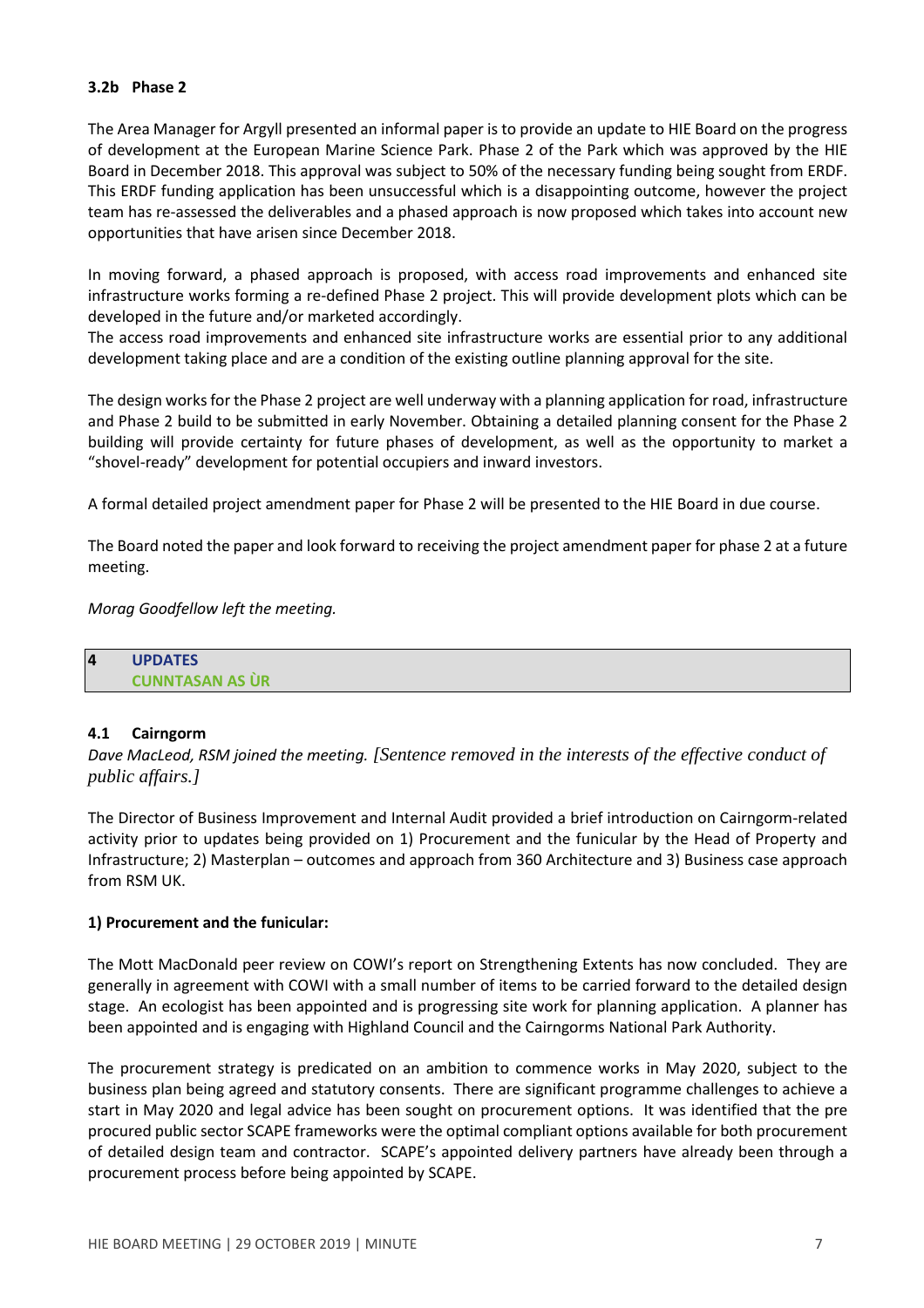With regards the detailed design and project management, SCAPE have appointed Perfect Circle to deliver their Built Environment Consultancy Services framework. HIE will contract with Perfect Circle, who will then sub-contract with design and project team, the Perfect Circle team would include both COWI and Mott MacDonald.

With regards the contractor, SCAPE have appointed Balfour Beatty to deliver their Civil Engineering Framework. HIE has initiated market engagement with Balfour Beatty, which comes at no cost to HIE. Balfour Beatty will engage with HIE and the design team to deliver a feasibility study in December 2019, with estimated costs that are partially market tested.

Feasibility will be based on COWI's concept design so the business case for Scottish Government will be based on this. The feasibility enables a collaborative approach on cost, risk and design but will be progressed in parallel with detailed design. Depending on the outcome of feasibility, HIE would then move into Pre-Construction where costs are a set percentage of budget and Balfour Beatty will develop a fully tendered, open book estimate. The construction contract can then be executed once all statutory approvals and funding approvals in place.

The Board asked what the likelihood was of hitting the planned date of May 2020 for the commencement of works. The Head of Property and Infrastructure confirmed that this was challenging due to the procurement obligations and statutory consents required, however May remains the target date and provides the best opportunity to complete the works in one season.

### **2) Masterplan – outcomes and approach:**

*[Sentence removed in the interests of the effective conduct of public affairs.]* from 360 Architecture provided the Board with an update on approach and outcomes expected from the planning exercise. Outlining that the main focus will be to collate, analyse, engage, inspire and to create buy in. The outcomes will be high level, clear and concise so that they are accessible by all stakeholders.

The masterplanning process is a positive opportunity to link with a wide range of stakeholders and the community to form a clear vision for the future. This will come from a vision workshop the outcome from which will allow the formation of a vision statement. This will then be published once the future of the funicular is known.

There is to be a stakeholder workshop with the Scottish Government on 08 November.

The Chair noted that HIE needs to be on the front foot re communications and marketing and outlined that the HIE Communications team are to promote all of this activity. Noting that stakeholder engagement is key and input from Cairngorm Mountain Scotland Limited has been constant.

The Board noted that this was wider than Cairngorm and impacted the wider Badenoch and Strathspey area and were keen to understand how HIE is ensuring alignment. The Director of Business Improvement and Internal Audit confirmed that there issignificant communication at public body level. Community engagement is via the local area team and HIE will look to build synergies with other land owners.

# **3) Business case approach**

Sandra Dunbar, HIE Director of BusinessImprovement and Internal Audit,*[Sentence removed in the interests of the effective conduct of public affairs.]* RSM provided the Board with an update on the business case approach.

Work on the outline business case (OBC) for the enabling and enhancing phase commenced at start of October. The OBC will follow a review of lessons learned and will comply with guidance in HM Treasury Green Book "Five Case Model". The project plan identifies a full draft due in December/January (OBC). The OBC will reflect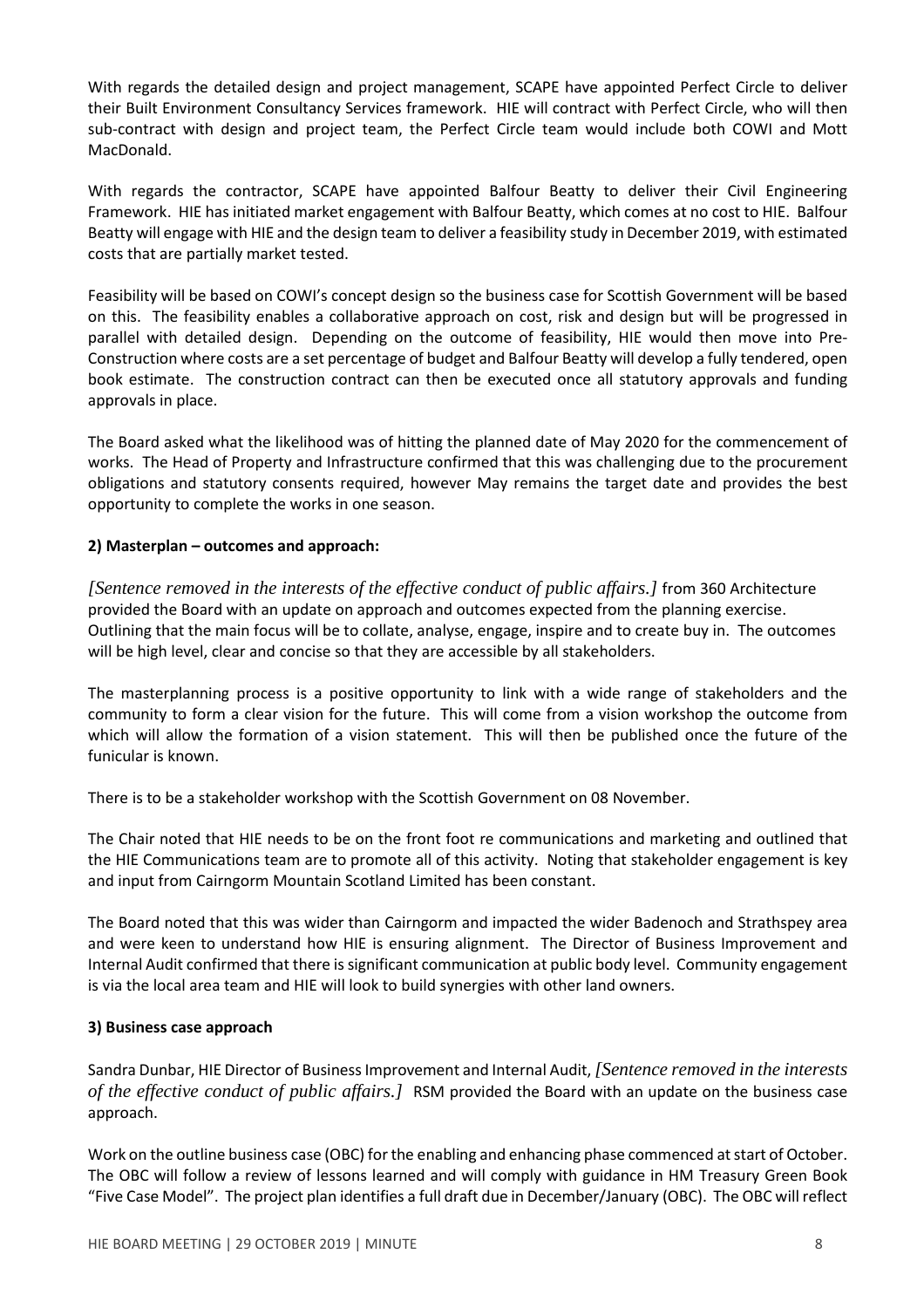updated estimate costs for the repair of the funicular. It is estimated that the FBC will be completed in March / April 2020 when final tendered costs are available for the repair of the funicular. Significant engagement activity is ongoing including with Scottish Government, public sector partners, CMSL and the Aviemore & Glenmore Community Trust isscheduled for November and the OBC will be aligned to and inform development of the master-planning exercise. It was noted that the business case activity is being informed by lessons learned reviews.

The business case will focus on 1) Options for the future of the funicular (restore, remove, replace); 2) Options for funding strategy of CMSL (short / medium term); 3) Appraisal of other immediate opportunities for enabling and enhancement activity. Criteria has been put in place to assess these opportunities which include a. Regulatory necessity, b. Operationally essential, c. Power to enable (without compromising masterplan). The current business case would not include masterplanning activity but it was recognised that opportunities for future investment would arise as a next phase and the current business case would create the foundations for these future opportunities.

Due to the complexity of the programme and interdependencies there is a need to ensure that all tasks are understood and managed as detailed in the project plan in line with critical path.

The Board welcomed the update and thanked all those involved.

*[Sentence removed in the interests of the effective conduct of public affairs.]*

**4.2** *[Paragraph removed in the interests of the effective conduct of public affairs.]*

### **4.3 HIE Space Programme Summary**

The Interim Director of Strategy and Regional Economy provided a brief update on the HIE Space Programme. HIE's Space Programme Board brings together colleagues with an active interest in Space, to provide the means to share a common understanding of pan-space matters at the regional level. This also allows relevant matters arising from the Scottish Government Space Programme Group to be discussed.

Ad hoc or project-specific space matters are routed through Martin Johnson, in accordance with HIE's spacegovernance arrangements. Colleagues across HIE are engaged on a spread of space-related projects, and the governance and policy arrangements in place are effective but are to be kept under review as matters mature further.

The development of a Scottish Government Space Programme Group is welcome, allowing for a join-up across key agencies and Government, including the development of a strategy, and providing a vehicle to coordinate a national and strategic engagement with key stakeholders such as UKSA, ESA and MOD.

### **4.4 Brexit – verbal update**

The Interim Director of Strategy and Regional Economy provided an update on HIE's activity. Contact with businesses is via the Account Management route and HIE is considering what a resilience response would look like in the event of a hard Brexit.

The key message isto continue to prepare for Brexit. Bigger companies tend to be more prepared with smaller businesses taking a wait and see position.

### **4.5 Lochaber**

*Alastair Nicolson joined the meeting to present two papers to the Board.*

### **4.5a Liberty Project update**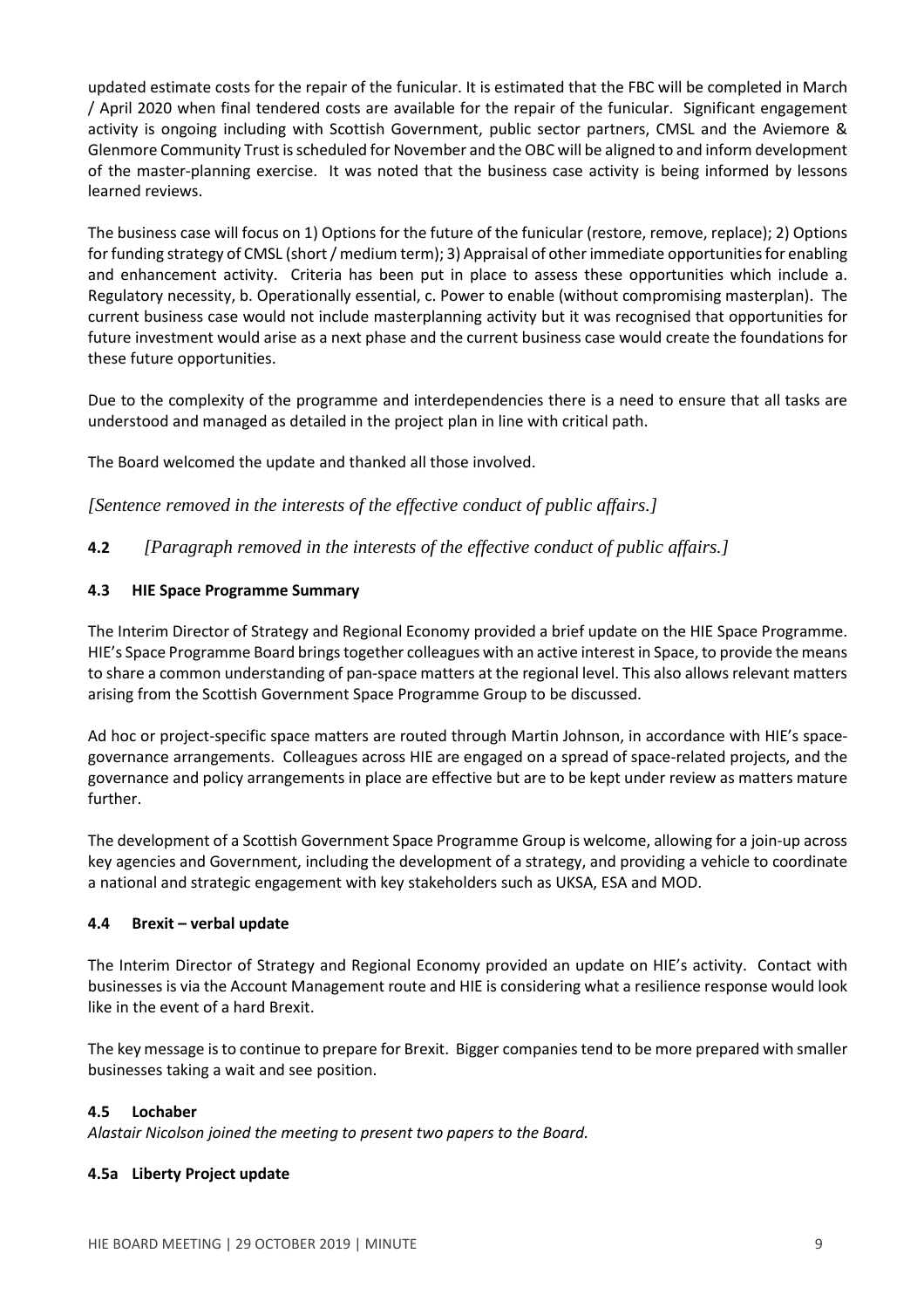The Programme Manager for Lochaber presented a paper setting out the progress made by Liberty British Aluminium (Liberty BA) since their purchase of the Fort William smelter in November 2016 with regard to the proposed establishment of an alloy wheel plant on an adjacent site and associated projects aimed at ensuring the business has a long-term sustainable future.

Delays to the project have been associated with uncertainty surrounding the UK's future trading relationships following our impending departure from the EU, and with the continuing turbulence in the UK automotive sector. However, staff (and Scottish Government colleagues) feel that the core reason for the delay is a lack of input from the company to ensure the project team has the resources necessary to plan and deliver a largescale development ofthis nature. Their heavy reliance on consultancy support to progress critical work streams limits the expertise and knowledge accumulated within the company.

In the coming months HIE will continue to work closely with Scottish Government officials to understand the implications of any proposed changes to the company's investment plans. We will also engage at a senior level with the company to support their efforts to bring forward a viable plan which will create jobs in Fort William.

Given the delay and uncertainty related to the proposed development of a wheel plant HIE will also work to consider a range of alternative options for the site and for the estate more widely. This will include exploring added-value manufacturing options and high energy use industries that could relocate or establish themselves in Fort William.

The bulk of our efforts will continue to be targeted at supporting the implementation of the Fort William 2040 Masterplan which has the potential to transform the town into a much larger, better connected and more prosperous place to live, work, visit, study and invest.

The Board noted the update.

### **4.5b Lochaber Programme update**

The Programme Manager for Lochaber presented a paper outlining the programme of work undertaken by HIE and partners to support the development of a masterplan for the town of Fort William, and the on-going efforts to implement the key projects contained within it.

Following the acquisition of the aluminium smelter in Fort William by Liberty BA, an extensive public-sector effort got underway to ensure the town had the necessary infrastructure and labour force in place to maximise the chances of the company's alloy wheel plant project being a success. In parallel with those efforts, Highland Council was going through the process of updating the West Highland and Islands Local Development Plan. Given the overlap between these two work streams, a steering group was formed involving key staff from Highland Council, HIE and the Scottish Government to produce an ambitious masterplan for the town over a twenty-year horizon.

Major developments underway or under consideration which meet the aspirations set out in the master plan include: 1) An alloy wheel factory; 2) A new West Highland College UHI Centre for Science, Technology, Health and Engineering; 3) A replacement for the Belford hospital; 4) Regeneration of the town centre; 5) Over 600 new houses at various sites around the town; 6) Improved transport infrastructure, including new trunk road and active travel routes; 7) Expansion of the port at Corpach and 8) Upgrade the local area energy system to tackle fuel poverty and respond to the challenge posed by the Climate Emergency.

The Board thanked the Programme Manager for the update noting the focus being on Fort William. The Programme Manager confirmed that this is proceeding on the basis of a strong town at the centre of a core which meets the needs of the wider Lochaber area including the need for housing outwith Fort William.

*Alastair Nicolson left the meeting.*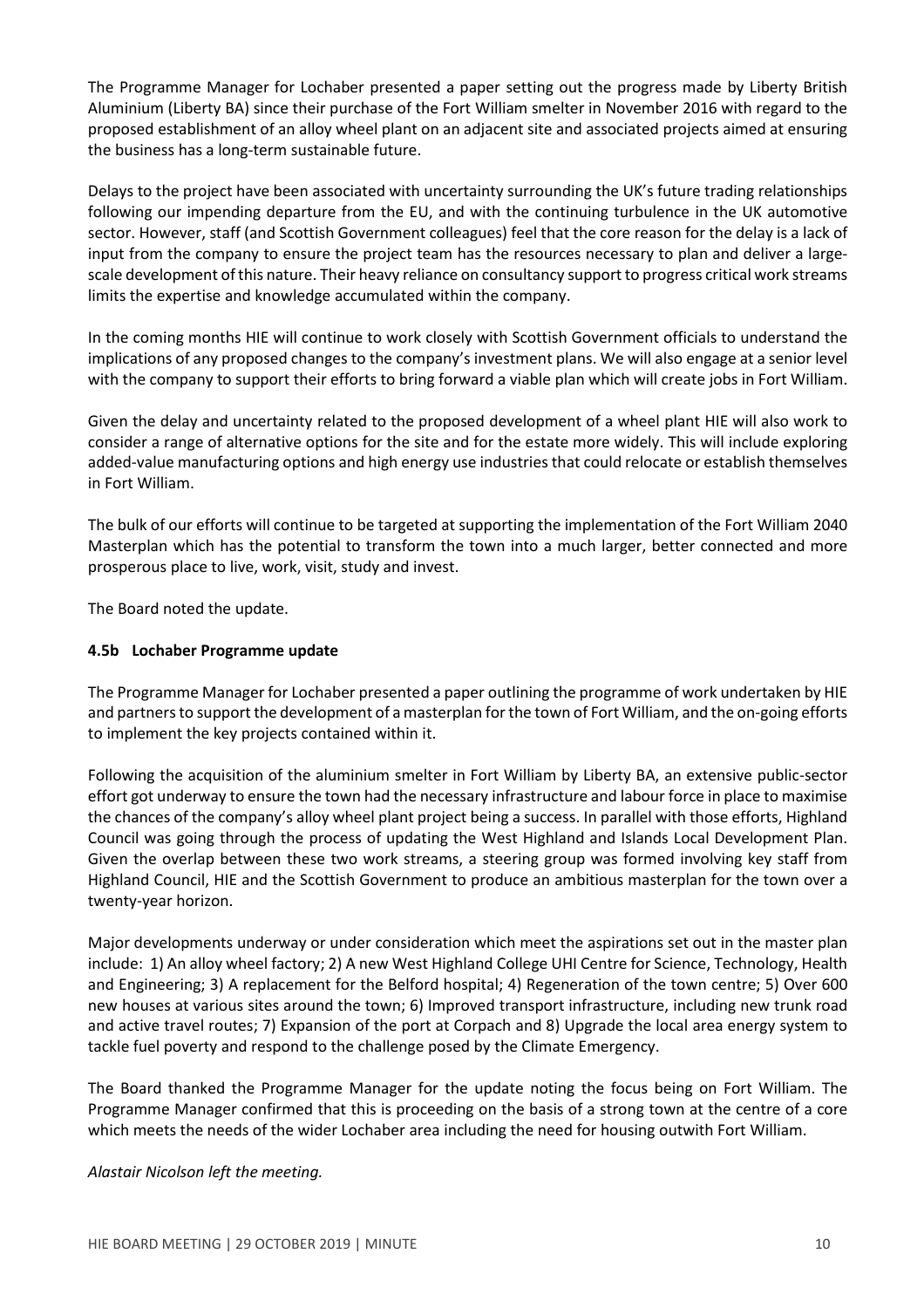### **4.7 HIE's Approach to Tourism**

*Anna Miller and Alison Gainsford joined the meeting.*

The Head of Tourism and the Head of Business Growth Lochaber, Skye and Wester Ross delivered a presentation to the Board outlining the vital contribution that tourism makesto the Highlands and Islands. The sector sustains communities, provides employment, creates pride in our places and promotes the Highlands and Islands to a global audience.

The presentation covered the following topic areas **1)** Scotland's new TS2030 tourism strategy and the wider policy environment setting the direction for Scotland's tourism sector; **2)** An update on HIE's approach to supporting sustainable development of the tourism sector following the launch of HIE's Strategic Plan 2019- 22; **3)** Examples of tourism interventions and activity within the Lochaber, Skye and Wester Ross region as an illustration of the collaborative approach by Area Teams, the Tourism Sector Team and wider colleagues; **4)** City Region Deal Northern Innovation Hub activity specific to tourism and the Highland region; **5)** Internal HIE policy, guidelines and conditionality and how this could impact on HIE's tourism activities and **6)** Future external trends and global issues shaping the tourism sector locally, regionally and nationally.

The Board congratulated the Head of Tourism on what is being done on behalf of HIE noting that it isimportant that HIE and SE engage in the development a Tourism Strategy. The importance of tourism to the Highlands and Islands economy is recognised and there needs to be clarity on what HIE's role is in preparing for future challenges e.g. is there more that HIE could do with regards skills and industry attractiveness?

HIE is leading work in some areas and the Board would like to see HIE expand its leadership role and being more innovative. It was noted that although the tourism team is small, there is a large amount of expertise across HIE and which could be refocussed to become more front facing and effective via the Service Delivery directorate.

It was agreed to review the leadership role for tourism in the highlands and Islands and for this to be brought back to the Board in 6 months time (April 2010). It was also noted that sustainability of destination marketing is stalling under the current funding regime, it was agreed that Board members Calum Ross, Freda Newton and Paddy Crerar meet with the head of Tourism to discuss and start the review process.

# *Anna Miller and Alison Gainsford left the meeting.*

### **4.8 North Bridge, Inverness Campus – verbal update**

The Interim Chief Executive provided a brief update to confirm that work had commenced on the construction of the North Bridge and that a full update including lessons learned would be presented to the December Board meeting.

# **4.9 Fair Work Conditions on Financial Assistance**

The Head of Planning and Partnerships presented a paper providing an update on the Fair Work agenda and HIE's commitment and potential response to the Scottish Government request for Fair Work criteria to be applied to financial assistance by the end of this financial year.

There are three criteria that will need to be applied:

- 1. Jobs will have to be paid the Real Living Wage to be eligible for grant support of over £100k.
- 2. Project jobs with inappropriate zero-hour-contracts will be ineligible for grant support.
- 3. With respect to the Gender Pay Gap, ensure that applicants with more than 250 employees meet the legal requirement to report on their gender pay gap.

It was noted that SE is currently applying fair work conditions to all Regional Selective Assistance grants and other grants over £100k. This conditionality only relates to jobs created/safeguarded as a direct result of the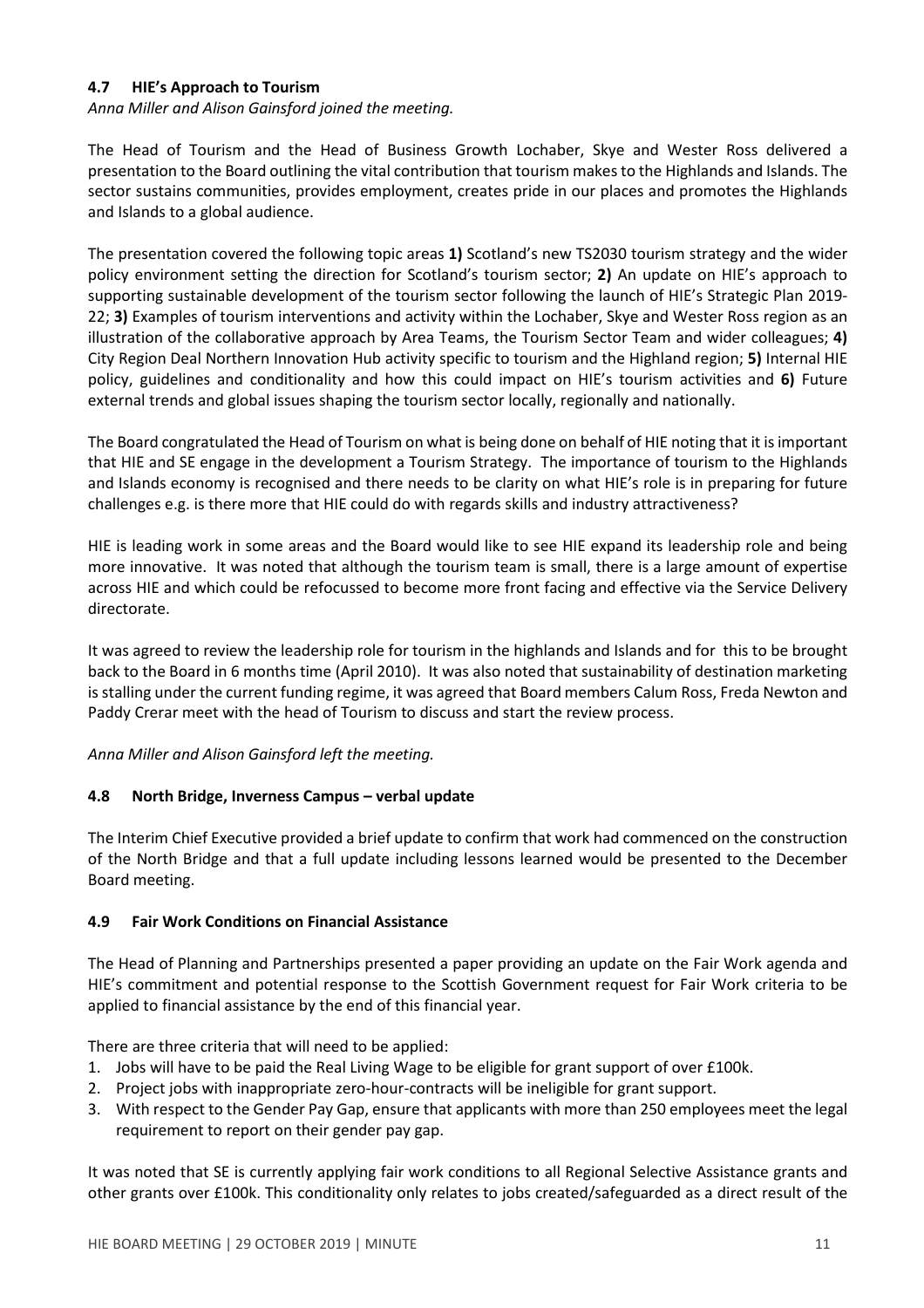investment, i.e. those employment impacts being claimed from the supported project. In other words, the assessment of Fair Work is at the level of the project not the wider business.

With regard to the implementation of the Fair Work agenda more broadly, HIE is currently working with SE and Skills Development Scotland (SDS) on the Business Models and Workplace Innovation mission – a key feature of this is improving productivity while at the same time improving the wellbeing and equality of the workforce. HIE is also supporting the Scottish Centre for Employment Research FITWork project and have hosted a number of workshops, webinars and events in the region on the theme of workplace innovation.

Conditionality represents a significant change for HIE and will require an implementation and communication plan. Applying a threshold of £100k is a good starting position for HIE. To turn the plan into action will require training and raising staff awareness of the benefits of Fair Work.

The Board noted that this could impact HIE targets if applying to the client as opposed to jobs only. It was also noted that it could prove difficult for some businesses to comply.

The Chair thanked the Head of Planning and Partnerships for the presentation.